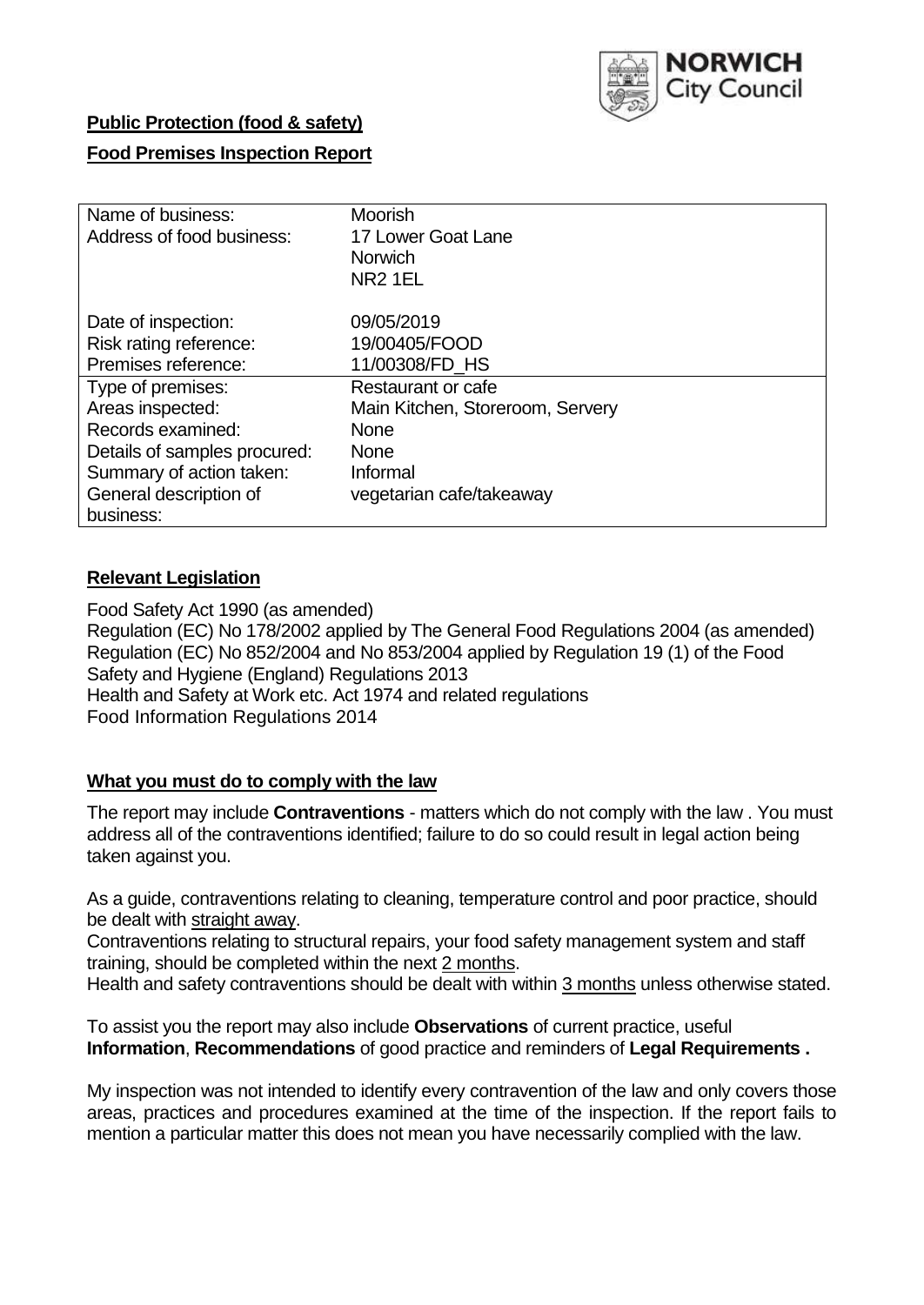# **FOOD SAFETY**

#### **How we calculate your Food Hygiene Rating:**

The food safety section has been divided into the three areas which you are scored against for the hygiene rating: 1. food hygiene and safety procedures, 2. structural requirements and 3. confidence in management/control procedures. Each section begins with a summary of what was observed and the score you have been given. Details of how these scores combine to produce your overall food hygiene rating are shown in the table.

| <b>Compliance Area</b>                     |          |                 |                | <b>You Score</b> |               |    |           |    |      |  |
|--------------------------------------------|----------|-----------------|----------------|------------------|---------------|----|-----------|----|------|--|
| Food Hygiene and Safety                    |          |                 | $\Omega$       | 5                | 10            | 15 | 20        | 25 |      |  |
| <b>Structure and Cleaning</b>              |          |                 | $\overline{0}$ | 5                | 10            | 15 | 20        | 25 |      |  |
| Confidence in management & control systems |          |                 | $\overline{0}$ | 5                | 10            | 15 | 20        | 30 |      |  |
|                                            |          |                 |                |                  |               |    |           |    |      |  |
| <b>Your Total score</b>                    | $0 - 15$ | 20              | $25 - 30$      |                  | $35 - 40$     |    | $45 - 50$ |    | > 50 |  |
| <b>Your Worst score</b>                    | 5        | 10 <sup>1</sup> | 10             |                  | 15            |    | 20        |    |      |  |
|                                            |          |                 |                |                  |               |    |           |    |      |  |
| <b>Your Rating is</b>                      | 5        | 4               | 3              |                  | $\mathcal{P}$ |    |           |    | 0    |  |

Your Food Hygiene Rating is 5 – a very good standard

# 000006

# **1. Food Hygiene and Safety**

Food hygiene standards are high. You demonstrated a very good standard of compliance with legal requirements. You have safe food handling practices and procedures and all the necessary control measures to prevent cross-contamination are in place. Some minor contraventions require your attention. **(Score 5)**

## Contamination risks

 **Contravention** The chopping boards were badly scored and stored with their sides touching. As you do not have a dishwasher you are unable to properly sterilise them.

**Recommendation** The colour coded chopping boards should be stored in a rack to allow air to circulate between them.

**Observation** The badly scored chopping boards were disposed of in my presence and replaced with new boards.

#### Hand-washing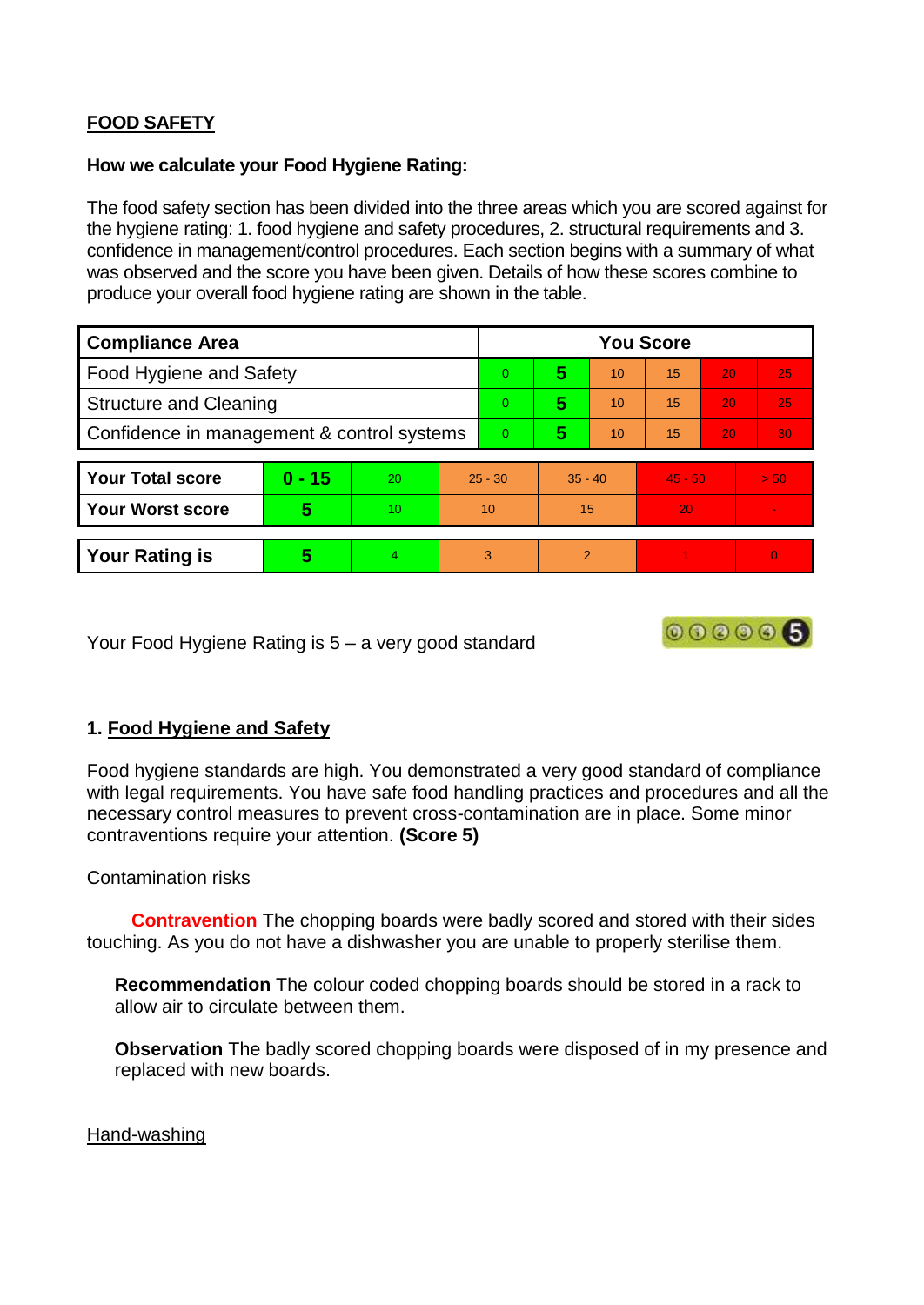**Observation** I was pleased to see hand washing was well managed. The hand basins were well stocked with liquid soap and paper towels.

#### Personal Hygiene

**Observation** I was pleased to see that standards of personal hygiene were high.

#### Temperature Control

**Observation I** was pleased to see you were able to limit bacterial growth and/or survival by applying appropriate temperature controls at points critical to food safety and that you were monitoring temperatures.

**Guidance** It is essential to know that your probe thermometer is working properly. A simple way to check a digital probe is to put it in iced water and boiling water:

- The readings in iced water should be between -1°C and 1°C.
- The readings in boiling water should be between 99°C and 101°C.
- If the reading is outside this range you should replace your probe or return it to the manufacturer to be calibrated.

## **2. Structure and Cleaning**

The structure facilities and standard of cleaning and maintenance are of a good standard but there are some minor repairs and/or improvements which are required in order for you to comply with the law. Pest control and waste disposal provisions are adequate. The contraventions require your attention; although not critical to food safety they may become so if not addressed. **(Score 5)**

#### Cleaning of Structure and equipment

**Contravention** The following items were dirty and require more frequent and thorough cleaning:

- around equipment feet (wheels to equipment)
- extraction canopy in servery

## Cleaning Chemicals / Materials / Equipment and Methods

**Recommendation** maintain the cleaning equipment (mops brushes etc) in a clean condition.

#### **Maintenance**

**Observation** It was noted that the premises are in the process of being refurbished and the painted plaster in the stairwell is to be repainted at the weekend.